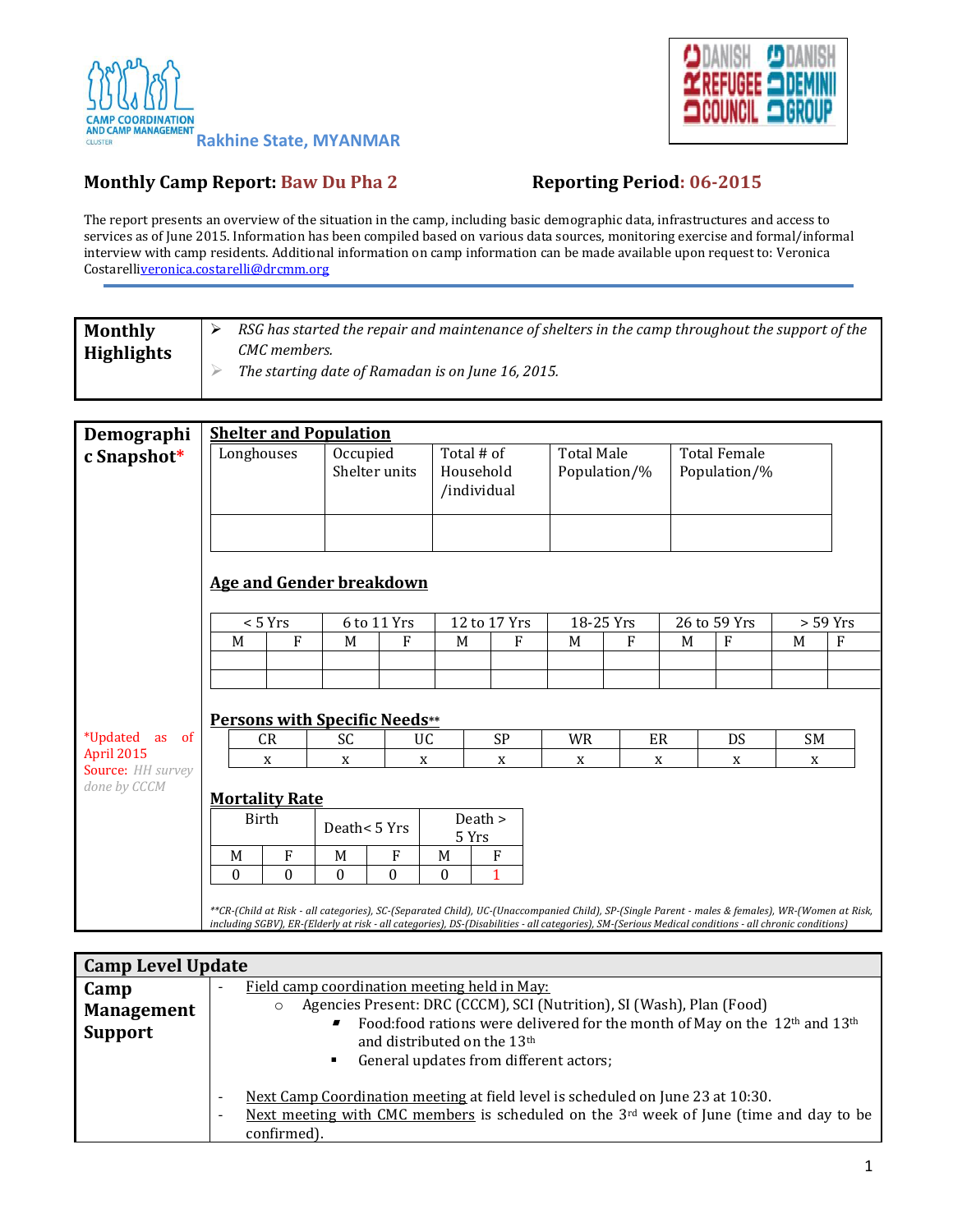



|                         | Focus Group Discussion with the Women, Men and Elderly groups is scheduled on the 2 <sup>nd</sup><br>$\overline{\phantom{a}}$<br>week of June (time and day to be confirmed).<br>Focus Group Discussion with the Youth group is scheduled on the $4th$ week of June (time and<br>$\overline{\phantom{a}}$<br>day to be confirmed).                                                                                                                                                                                                                                |
|-------------------------|-------------------------------------------------------------------------------------------------------------------------------------------------------------------------------------------------------------------------------------------------------------------------------------------------------------------------------------------------------------------------------------------------------------------------------------------------------------------------------------------------------------------------------------------------------------------|
| <b>Other</b><br>updates | Painting competition with youth group on the 4 <sup>th</sup> week of June.<br>$\overline{\phantom{a}}$<br>Support of identified PSNs on-going.<br>$\overline{\phantom{a}}$<br>Monitoring and referral:<br>$\overline{\phantom{a}}$<br>Wash Infrastructure monitoring on the 4 <sup>th</sup> week of June.<br>$\circ$<br>Education monitoring on the 1st, $2^{nd}\& 3^{rd}$ week of June.<br>$\circ$<br>Hygiene Kit distribution monitoring (depending on distribution' schedule)<br>$\circ$<br>Food distribution (depending on distribution 'schedule)<br>$\circ$ |

| <b>Camp Sectoral Update</b>                            |                                                                                                                                                                                                                                                                                                                                                                                                                                                                                                                                                                                                                                                                                                                                              | <b>Planned activities</b>                                                                                                                                                                                                                                                                                                                                                                                                                                                                                                                                                                               |  |  |  |
|--------------------------------------------------------|----------------------------------------------------------------------------------------------------------------------------------------------------------------------------------------------------------------------------------------------------------------------------------------------------------------------------------------------------------------------------------------------------------------------------------------------------------------------------------------------------------------------------------------------------------------------------------------------------------------------------------------------------------------------------------------------------------------------------------------------|---------------------------------------------------------------------------------------------------------------------------------------------------------------------------------------------------------------------------------------------------------------------------------------------------------------------------------------------------------------------------------------------------------------------------------------------------------------------------------------------------------------------------------------------------------------------------------------------------------|--|--|--|
| <b>Shelter</b><br><b>DRC-UNHCR</b>                     | It was reported that RSG has started the Repair and<br>Maintenance of shelters in the camp with the support<br>of CMC members.                                                                                                                                                                                                                                                                                                                                                                                                                                                                                                                                                                                                               |                                                                                                                                                                                                                                                                                                                                                                                                                                                                                                                                                                                                         |  |  |  |
| Food<br><b>Non</b><br><b>Items</b><br><b>DRC-UNHCR</b> | No distribution planned for BDP 2.<br>$\overline{\phantom{0}}$                                                                                                                                                                                                                                                                                                                                                                                                                                                                                                                                                                                                                                                                               |                                                                                                                                                                                                                                                                                                                                                                                                                                                                                                                                                                                                         |  |  |  |
| Food<br>Plan<br><b>International</b>                   | Regular activities on-going.                                                                                                                                                                                                                                                                                                                                                                                                                                                                                                                                                                                                                                                                                                                 | Planning to provide nutrition package<br>to families with babies born in May.                                                                                                                                                                                                                                                                                                                                                                                                                                                                                                                           |  |  |  |
| <b>WASH</b><br>SI                                      | Latrine renovation activities have restarted, first<br>$\overline{\phantom{0}}$<br>round of repairs focusing on improving access is<br>ongoing (148/212 completed). A second round of<br>major repairs will be conducted between end of<br>May and June prior to rainy season to prepare for<br>the upgrade of latrines with concrete floors<br>(mainly work on the structure eg : pillars, slabs<br>beams).<br>Dismantlement of hazardous laundry slabs<br>$\overline{a}$<br>roofing is ongoing, they will not be replaced due<br>to the low usage of the concerned infrastructures.<br>KAP survey has been conducted in camps and<br>÷,<br>will provide inputs for the implementation of the<br>next phase of hygiene promotion activities | Regular water-testing at household<br>$\overline{\phantom{a}}$<br>and borehole level<br>$\blacksquare$<br>Latrine desludging is running<br>normally.<br>Weekly mass cleaning campaign and<br>$\frac{1}{2}$<br>waste management have been<br>carried out<br>Regular hygiene promotion sessions<br>at HH level<br>Regular borehole maintenance<br>$\overline{\phantom{a}}$<br>On-going drainage cleaning<br>$\Box$<br>campaigns<br>Solar lighting installation on going<br>$\frac{1}{2}$<br>21/25 installed.<br>New referential of infrastructure is<br>ongoing (will be completed by the<br>mid of June) |  |  |  |
| <b>Health</b><br><b>IRC</b>                            | Health profiling data-collection on-going;<br>$\overline{a}$<br>Regular activities on-going.<br>$\overline{a}$                                                                                                                                                                                                                                                                                                                                                                                                                                                                                                                                                                                                                               | Health profiling data-collection on-<br>going;<br>- Regular activities on-going.                                                                                                                                                                                                                                                                                                                                                                                                                                                                                                                        |  |  |  |